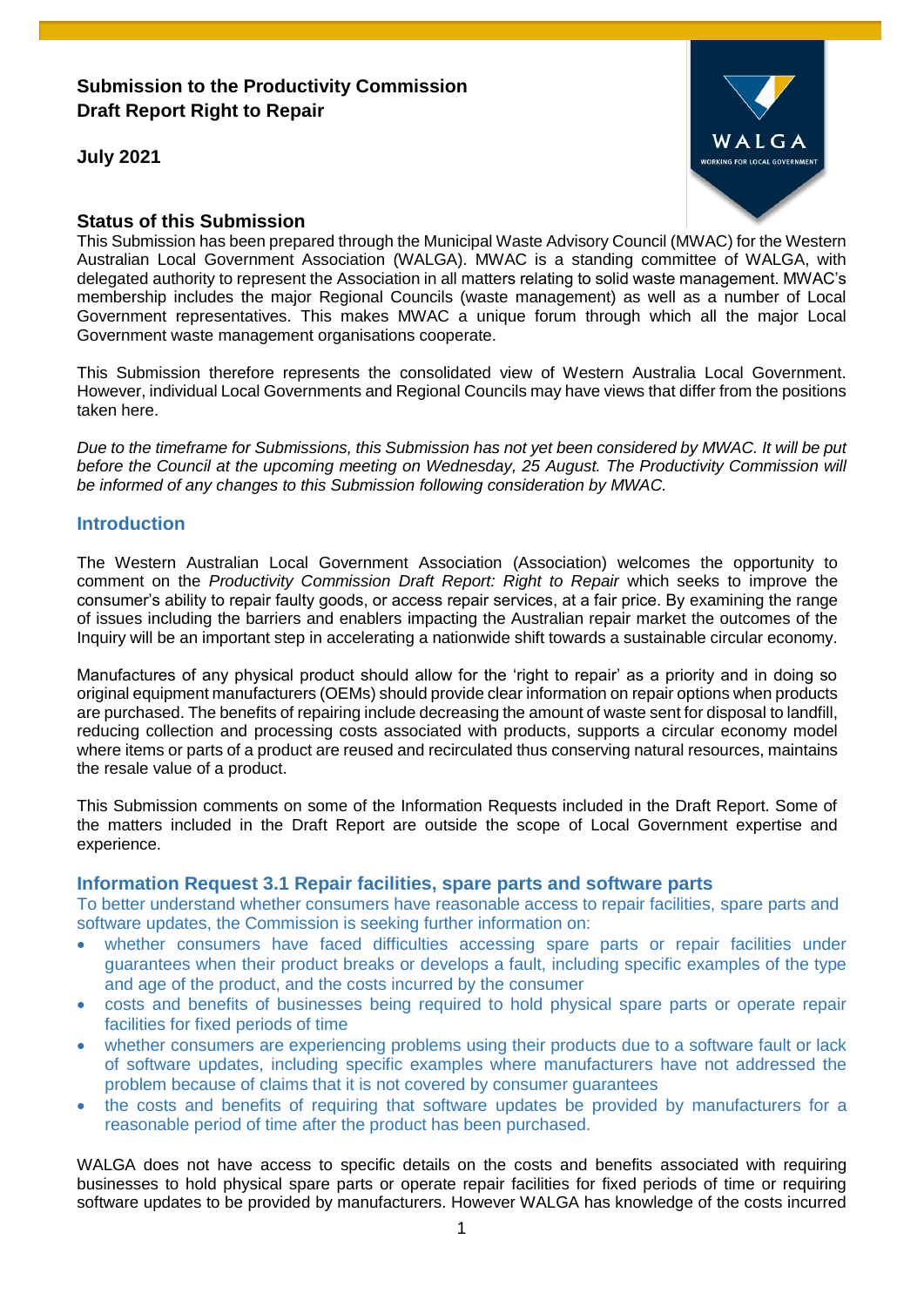by local governments in relation to the National TV and Computer Recycling Scheme (NTCRS). The NTCRS was designed with a requirement that collection sites accept TVs and Computers free of charge. This has proved to be a significant impost on Local Government, with some funding the operation of collection points, in addition to contributing to the cost of recycling material collected under the NTCRS. Others are funding the management of material collected outside of the NTCRS, as a result of the limited scope of the Scheme and challenges negotiating equitable agreements with Arrangements. This includes material that is in scope – such as TV and computers, as well as material that is out of scope – such as TV peripherals. Local Governments should be able to recover the costs of providing/operating collection sites, and providing/facilitating the transport of materials to market - from manufacturers, importers, distributors and Arrangements.

WALGA, with funding from the State Government through the New Industries Fund that is managed by the Department of Jobs, Tourism, Science and Innovation, has been working with Local Governments to collect electronic waste outside the metropolitan area. At a recent event, the community dropped off approximately 1.5 tonne of electronic waste, of this material approximately 500kg was described by the community as 'still working'. WorkPower the Social Enterprise delivering the collection event took this material for 'testing and tagging' and approximately 250kg was assessed as working and suitable for resale. A number of residents indicated when dropping off their e-waste that the product was still working, but just needed a minor repair that they were unable to do.

Subsequently the State and Territory Local Government Associations in conjunction with the Australian Local Government Association sought Local Government feedback on the Scheme to determine the current costs to Local Government and the community to inform the sectors input into the review of the NTCRS and this Submission.

Thirty three Local Governments responded with twenty nine Local Governments (88%) offering e-waste drop-off/collection to their residents and four Local Governments not offering e-waste collection services. The four Local Governments not offering an e-waste service stated that they were too expensive, Local Government could not afford it, no suitable location was available for drop off and their Department of Water and Environmental Regulation licence needed amendment before they could collect e-waste.

Of the twenty nine Local Governments which offer e-waste collection services to the community. Each Local Government provides staffing, infrastructure and sites which contribute to the in kind costs of recycling ewaste. The amount of financial in kind costs varies from \$1,000 - \$150,000 per year per Local Government.

For 2021/22 many Local Governments are now faced with additional financial burden due to the provider charging a rate per tonne for a service that was previously free. The anticipated costs per tonne for NTCRS and non-NTCRS e-waste are varied. For NTCRS e-waste the cost varies from \$200 to \$1,000 per tonne and for non-NTCRS e-waste the cost varies from \$500 to \$1,000 per tonne. This is a significant financial impost on the community which makes it difficult for Local Governments to accurately budget, as the amount and type of e-waste that may be collected is demand driven and changes year to year.

## **Information Request 4.1 Consumer harm from limits on access to repair supplies**

The Commission is seeking feedback and evidence on its preliminary assessment of consumer harm (chapter 4) in repair markets for agricultural machinery, mobile phones and tablets. In particular:

- is there any evidence of systematic differences in quality, safety or security between authorised and third-party repairers? If so, what is the cost to manufacturers (for example, damaged brand reputation, determining the cause of a fault, or other liability issues)?
- what is the size of the repair market compared to the primary market? What proportion of repairs are conducted by authorised repairers?
- how difficult is it for consumers to estimate the lifecycle costs of these products at the time of purchase?
- to what extent are consumers locked in to using authorised repairers (for example, can consumers easily switch to other products or non-manufacturer repair supplies)?
- is competition in the primary market sufficient to compensate consumers for any harm in the repair market (as indicated by low concentration and/or barriers to entry)?
- to what extent are consumers harmed by less choice, high transportation or travel costs, delays, and inconvenience, particularly in regional and remote locations?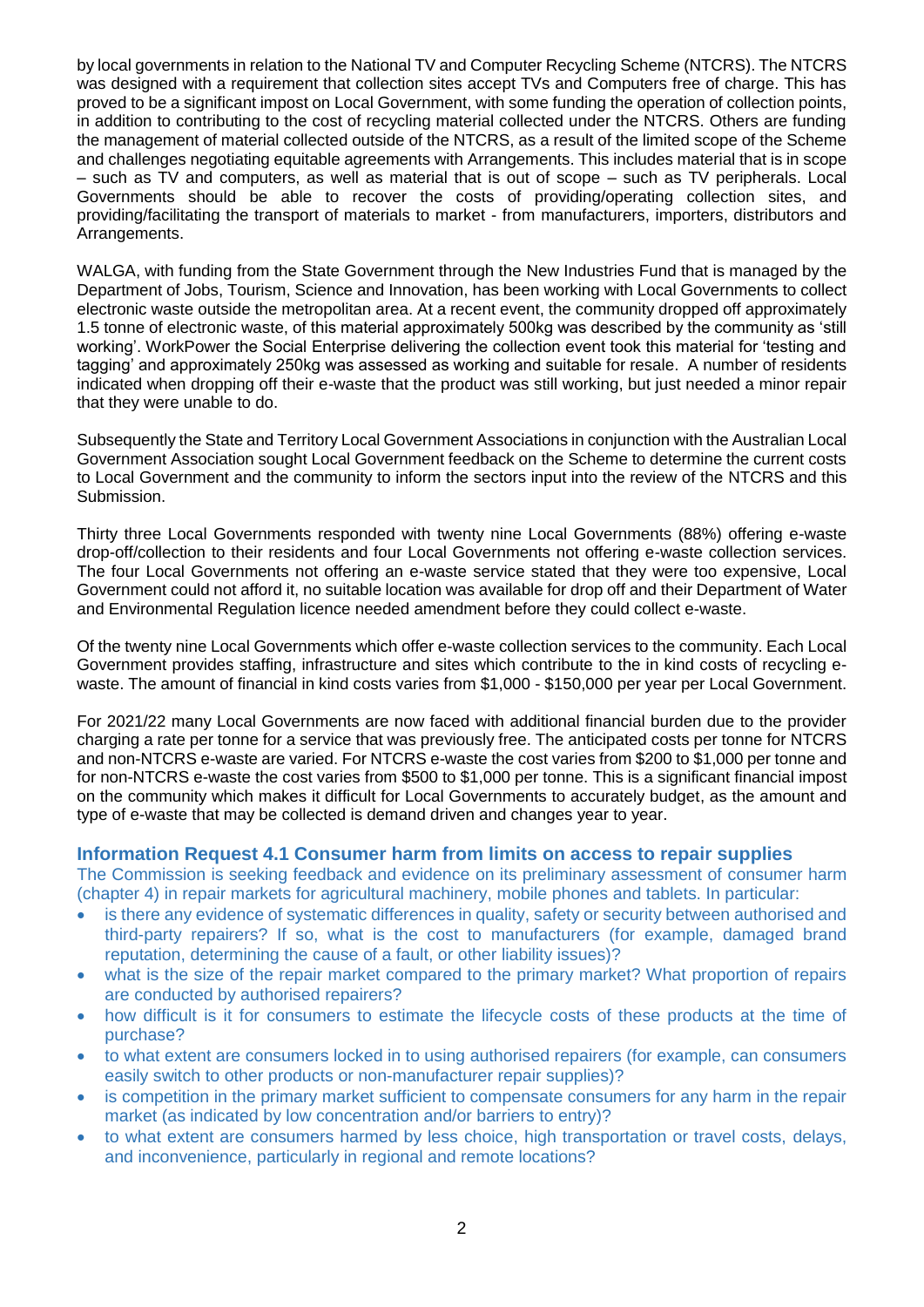The Commission is also interested in evidence of where there is substantial consumer harm in other repair markets, including but not limited to medical equipment and high-end watches (which were raised as areas of concern by participants to this inquiry) as well as construction machinery.

WALGA does not have any evidence that consumers are being harmed by limits on access to repair supplies. However, the ACCC in its recent market study found that weak competition in agricultural machinery repairs reduced purchaser access to genuine choice and may result in higher prices charged by authorised repairers, lower levels of consumer service and unnecessary delays in accessing repairs and servicing. Consumers can potentially become locked in to a certain product because other products are often not easily compatible with brand specific (i.e. Apple products). Consumers are faced by less choice particularly in regional areas as service providers are lacking in regional/remote areas and in most circumstances the cost of sending goods away to be repaired far outweighs the cost to repair products.

### **Information Request 4.2 Positive obligation to provide access to repair supplies**

The Commission is seeking feedback and evidence on the costs and benefits of different approaches to designing and implementing a positive obligation on original equipment manufacturers to provide access to repair supplies to third-party repairers. In particular:

- evidence on the effectiveness of positive obligation schemes overseas (such as motor vehicle repair information schemes in the United States and Europe, and spare parts requirements in Europe)
- should a positive obligation be applied across all product markets or targeted towards particular product markets? If so, which product markets, and why?
- should a positive obligation mandate access to all repair supplies or a subset of repair supplies such as repair information, spare parts, or diagnostic tools)?
- how should a positive obligation be implemented and enforced in practice?

A positive obligation on manufactures to provide greater access to repair supplies similar to that in existence in Europe would be beneficial to Australian consumers. In Europe household appliances are required to have spare parts available to professional repairers for up to ten years as well as repair and maintenance information. This could potentially influence a consumer's decision when purchasing a particular product.

#### **Information Request 4.3 Prohibition on warranty void terms**

The Commission is considering recommending provisions similar to the Magnuson-Moss Warranty Act in the United States, which prohibit manufacturer warranties from containing terms that require consumers to use authorised repair services or parts to keep their warranty coverage. We are seeking feedback and evidence on the costs and benefits of this approach. In particular:

 would manufacturers respond by increasing product prices or making their warranties less generous? Would this latter change have any practical impact on consumers given they are also covered for defects under consumer guarantees?

Manufactures could potentially increase their costs as they would now be required to determine the underlying cause of product defects and failures. For example, this is currently the case with Sony Playstations (PS). The trophies on PS4 require an internal clock system (which cannot be seen and changed) in order to function. The internal clock runs on a battery and all batteries have a finite lifespan. Inevitably the battery will cease to function, the clock will stop working and the PS will become unusable. This is simply known as planned obsolescence. To avoid this issue Sony would have to do a major update to a reprogram the trophy system. This is highly unlikely as Sony will focus their efforts on a newer model PS.

Costs may also increase as manufactures would now be required to provide independent repairers access to physical tools and equipment which would likely generate ongoing production, storage and distribution costs. Even if the manufactures made their warranty less generous the consumer is still covered for defects under the Australian Consumer Law customer guarantee and as such would not have a major impact on the consumer.

• how could such a prohibition be designed and communicated to ensure that consumers are aware that voiding terms are now prohibited?

Currently many warranties use language that is difficult to understand and can lead consumers to incorrectly interpret that the warranty would be void if they sought independent or self-repair services. If manufacturer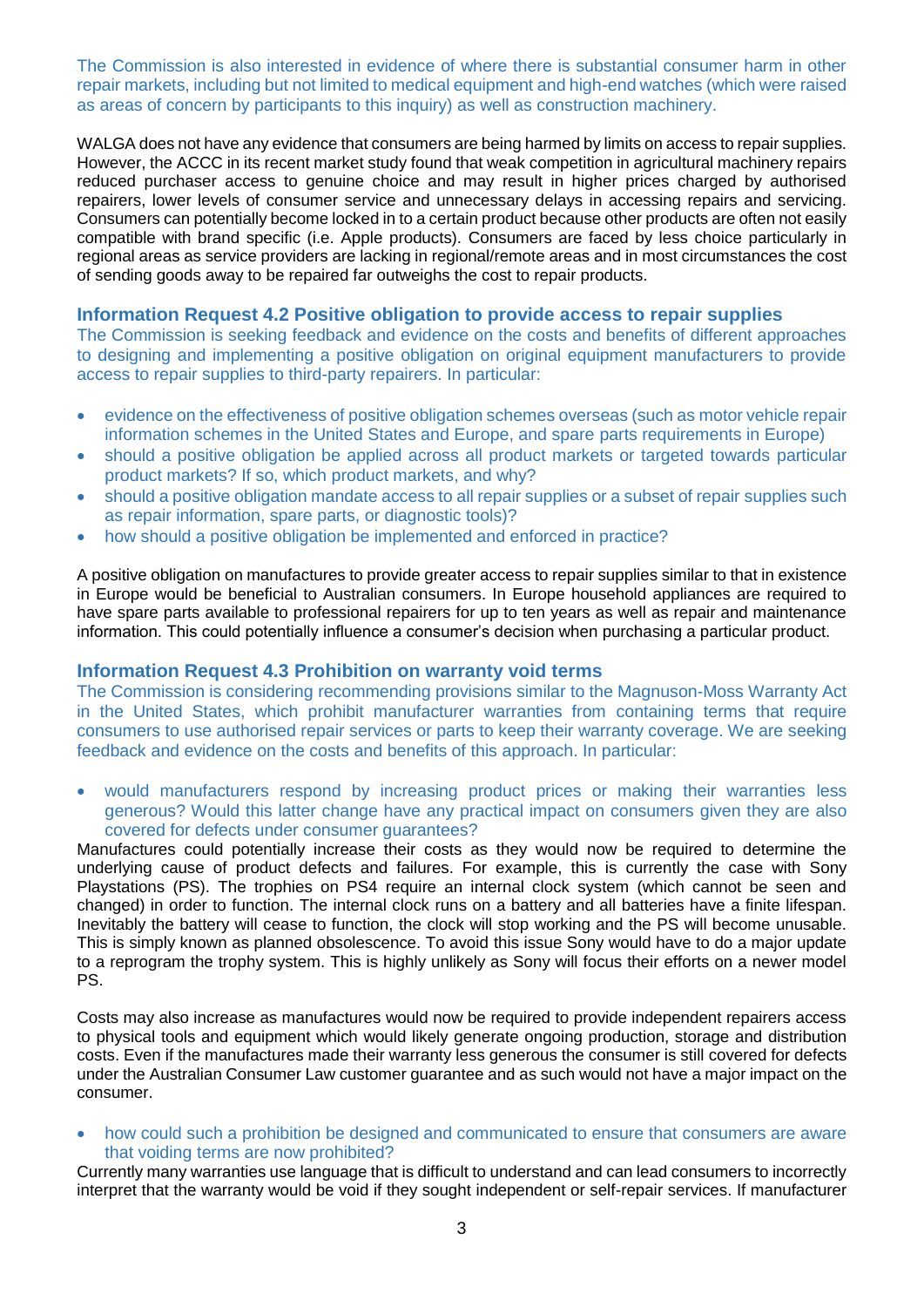warranties were prohibited from containing warranty void terms and the language simplified this could potentially facilitate consumer's access to independent repairs. Consumers should also be made aware that voiding warranty terms and 'warranty void if removed' stickers does not prevent them from obtaining a remedy for a fault under the consumer guarantee which they are entitled to under the Australian Consumer Law. WALGA agrees with the draft recommendation that the Australian Government should amend r.90 of the Competition and Consumer Regulations 2010, to require all manufacture warranties to contain information about consumer guarantees under the Australian Consumer Law. The information should be placed in a prominent place on the warranty. Public communication from the ACCC could also help to ensure that consumers are aware of and understand the changes.

 how could the prohibition be designed to limit manufacturer liability for damage beyond their control? For example, the Magnuson-Moss Warranty Act permits warranty terms that limit manufacturer liability for damage caused by unauthorised repairs or parts, if they can demonstrate third-party fault.

Many manufactures have legitimate concerns about being held liable for poor quality repair work by unauthorised repairers or of safety issues for authorised staff conducting subsequent repairs. However repairs of some high risk goods are already governed by mandatory occupational licencing requirements (electrical licence, gas fitting/plumbing licence) but this is dependent on the skills and knowledge of the person carrying out the repair. Manufactures could potentially reduce their liability by providing independent repairer's access to specialised tools, repair manuals, spare parts and training to carry out repairs correctly. This is turn would lead to upskilling of unauthorised repairers.

• In a similar vein, should terms within end-user license agreements that purport to restrict repair related activities (discouraging third-party repair) also be prohibited? Is a disclosure as proposed under draft recommendation 4.2 sufficient or is a legislative prohibition required?

Draft Recommendation 4.2 states that "The Australian Government should amend r.90 of the Competition and Consumer Regulations 2010, to require manufacturer warranties ('warranties against defect') on goods to include text (located in a prominent position in the warranty) stating that entitlements to consumer guarantees under the Australian Consumer Law do not require consumers to use authorised repair services or spare parts. A legislative prohibition is required as such restrictions can adversely affect the cost and availability of repair services by reducing the ability of independent repairers to compete with authorised repairers.

## **Information Request 5.1 Improving access to repair information**

The Commission is considering recommending amendments to intellectual property laws to improve access to repair information through the options outlined in draft finding 5.2. It is seeking views on each option, in particular:

- whether the proposed reform options will assist repairers in accessing repair information, and therefore facilitate third-party repair
- what types of contractual arrangements that could override such reforms are most likely to be of concern
- the costs, benefits and risks of pursuing each option.

#### The options outlined in the draft finding are:

a) Amend the *Copyright Act 1968* to allow for the reproduction and sharing of repair information, through the introduction of a *fair use* exception or a repair-specific *fair dealing* exception

Amending the Copyright Act 1968 would improve access to allow repairers to share copyrighted information with other repairers, however manufactures would need to be willing to share the information in the first place. If the manufacturer does not share or refuses to share the information this reform will have limited effect. The government could potentially amend the copyright laws through the introduction of an 'exception' which is a non-infringing breach of the copyright holders' exclusive rights. Presently in Australia the Australian copyright regime provides for a range of 'fair dealing exceptions' which allow for the use of copyright material without permission from the copyright owner so long as it falls within one of the following defined categories: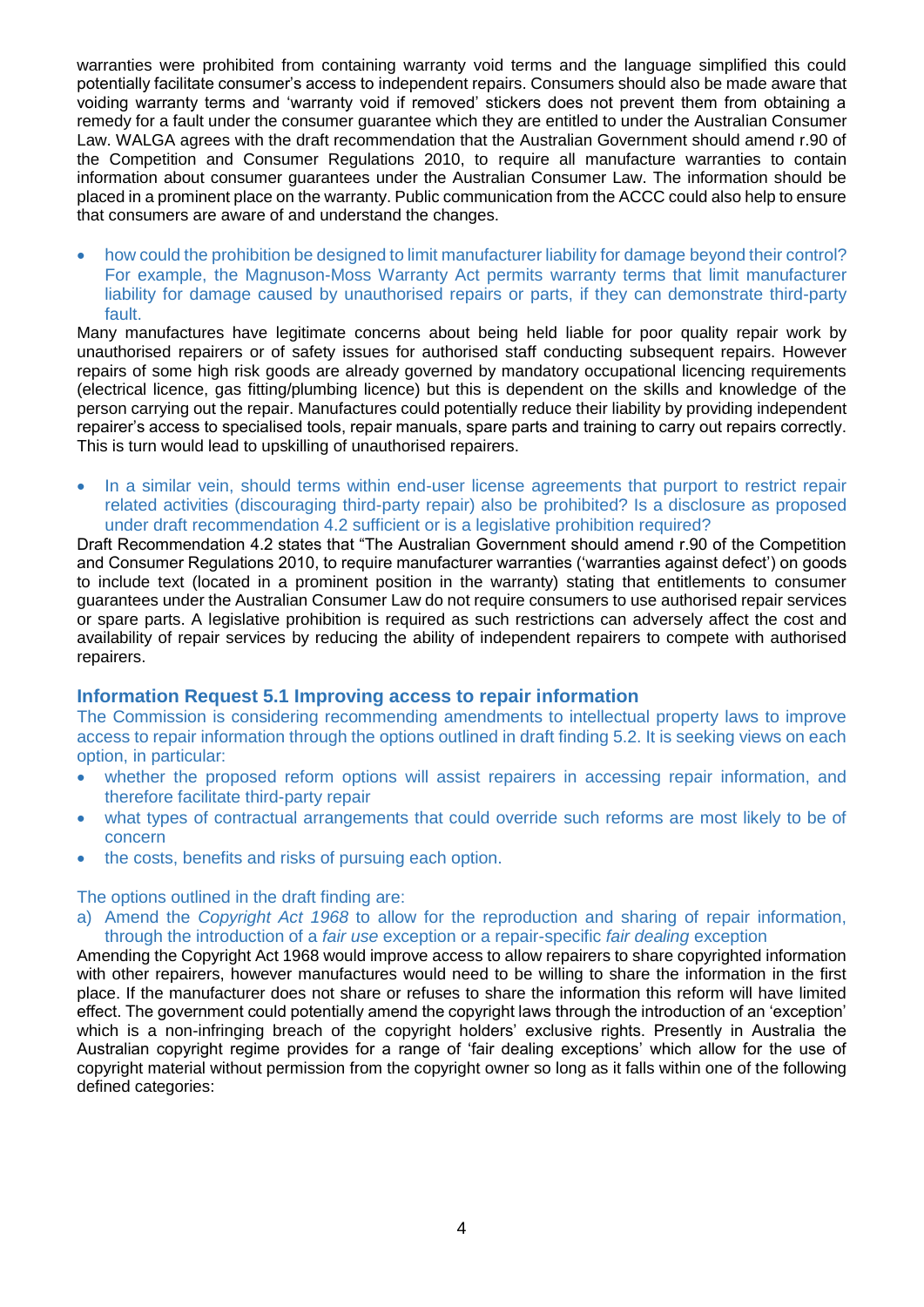- Research or study
- Criticism or review
- Parody or satire
- Reporting news.

However, none of these categories cover repair related issues and the addition and application of a fair use repair category means that there would be a high degree of discretion in how Australian courts interpreted whether repair related uses of copyright material are considered 'fair', which may result in repairers avoiding undertaking repair activities that risk infringing manufacturer's copyrights.

The introduction of a 'fair dealing exception' category specifically for repair would provide greater scope for government to clarify the particular circumstances under which third parties may/may not use and share copyright information. However one drawback is that the law's ability to adapt and evolve over time is restricted particularly in relation to the speed of technological advancement.

The most advantageous option for the consumer would be to include a prohibition exception in the Copyright Act on the use of contractual agreements. Manufactures can potentially use other means such as contractual agreements including confidentiality agreements or EULAs (End User Licence Agreements) to prevent access to repair information in the first place. A prohibition with respect to certain computer programs already exists in the Copyright Act so this could potentially be expanded to incorporate exceptions relating to the right to repair.

b) Amend the *Copyright Act 1968* to allow repairers to legally procure tools required to access repair information protected by technological protection measures (TPMs) such as digital locks. This may also require the Australian Government to clarify the scope and intent of the existing (related) exception for circumventing TPMs for the purpose of repair.

Manufactures may use TPMs (password protection, file permissions, encryption, copy controls) and contractual arrangements to protect their creations. This makes it very difficult for third parties to carry out repairs to products and can adversely affect the cost and availability of repairers. Under Australian copyright law it is lawful for a manufacturer to use TPMs to protect copyright from unauthorised access such as software and computer code. Copyright law generally prohibits the circumvention (or bypassing) of TPMs unless there is an explicit exception. Regulation 40 (2)(d)(ii) of the 2017 Copyright Regulations permits the circumvention of TPMs to access protected copyright information for the purposes of repair in limited circumstances. However the intent and scope of this exception is ambiguous and greater clarity is required. WALGA supports amended the Copyright Act.

## **Information Request 6.1 Product labelling scheme**

The Commission is seeking further evidence on the significance of information gaps that might contribute to premature obsolescence, including:

- the specific type of information gaps (such as on product repairability, durability, or the environmental impacts of products) that prevent consumers from making informed purchase decisions
- the significance of these information gaps (for example, the cost to consumers from obtaining information independently)
- evidence that these gaps are undermining the efficient operation of the market (for example, evidence that consumers are systematically overestimating product durability and repairability when making purchase decisions)
- whether these information gaps affect specific types of products more than others.

The Commission is also seeking input on how government and industry might work together to design a product labelling scheme to maximise the net benefits to consumers and the community.